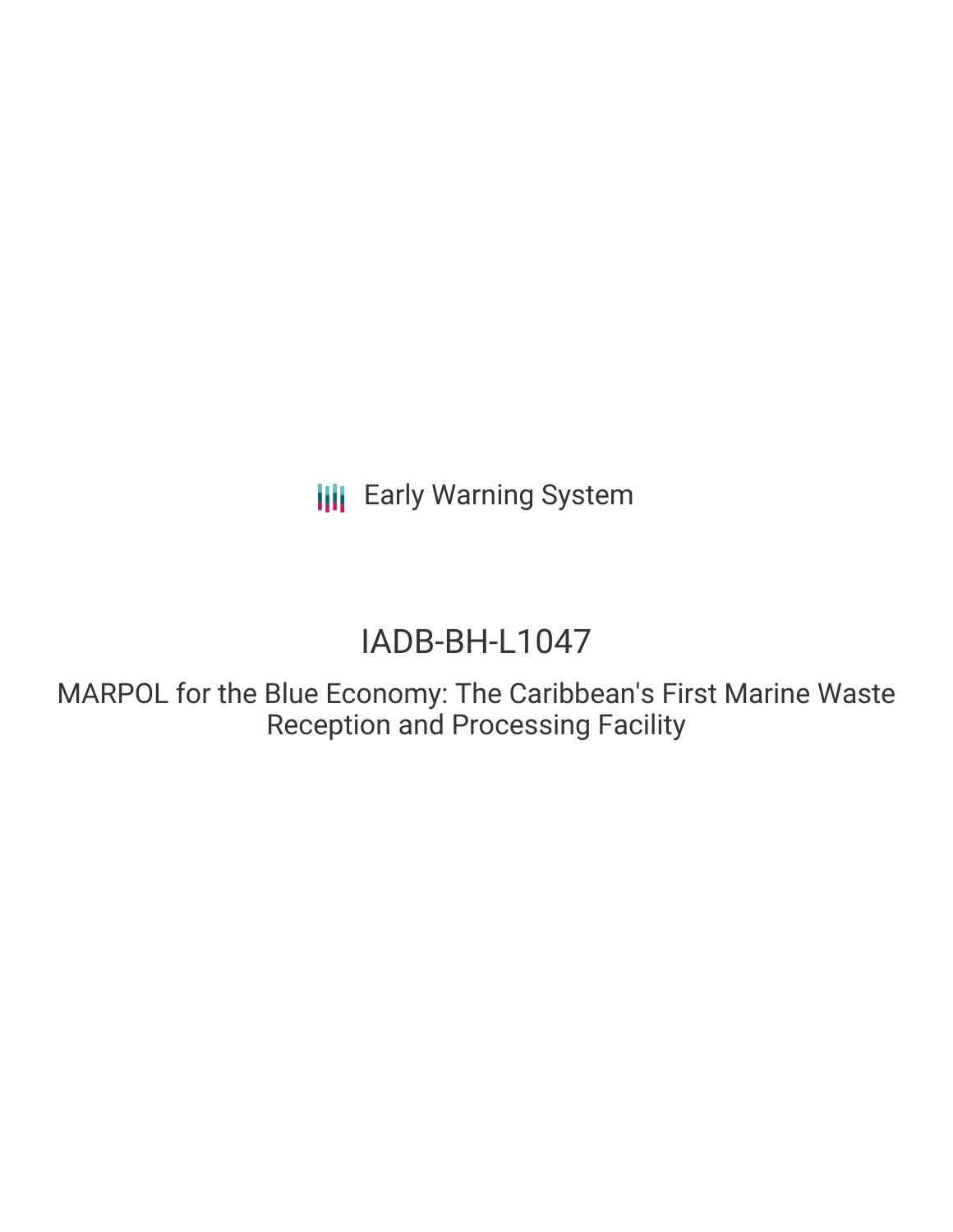

## Early Warning System

MARPOL for the Blue Economy: The Caribbean's First Marine Waste Reception and Processing Facility IADB-BH-L1047

### **Quick Facts**

| <b>Countries</b>               | <b>Bahamas</b>                         |
|--------------------------------|----------------------------------------|
| <b>Financial Institutions</b>  | Inter-American Development Bank (IADB) |
| <b>Status</b>                  | Approved                               |
| <b>Bank Risk Rating</b>        | С                                      |
| <b>Voting Date</b>             | 2019-06-26                             |
| <b>Borrower</b>                | Government of Bahamas                  |
| <b>Sectors</b>                 | Water and Sanitation                   |
| <b>Investment Type(s)</b>      | Loan                                   |
| <b>Investment Amount (USD)</b> | $$1.50$ million                        |
| <b>Project Cost (USD)</b>      | $$3.00$ million                        |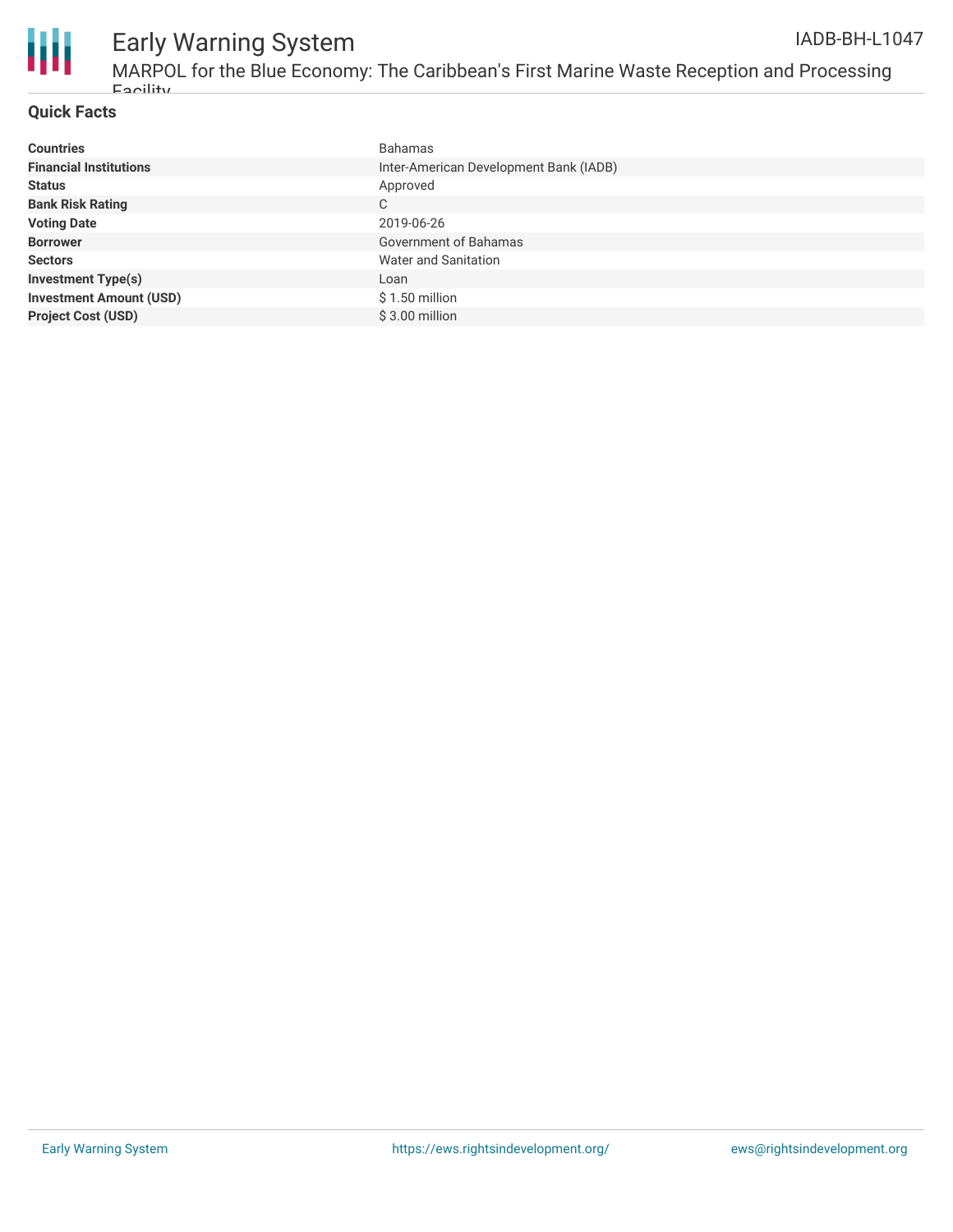

### **Project Description**

According to the bank, th eproject will co-finance the expansion of a processing facility in Freeport, Grand Bahama that will utilize new and innovative patented technology to break oil and water emulsions and process contaminated water from ocean liners and cruise ships. With a capacity to process in excess of 50 million gallons of waste from cruise ships and other commercial vessels every year, the facility will now be expanded to receive up to 200 million gallons per annum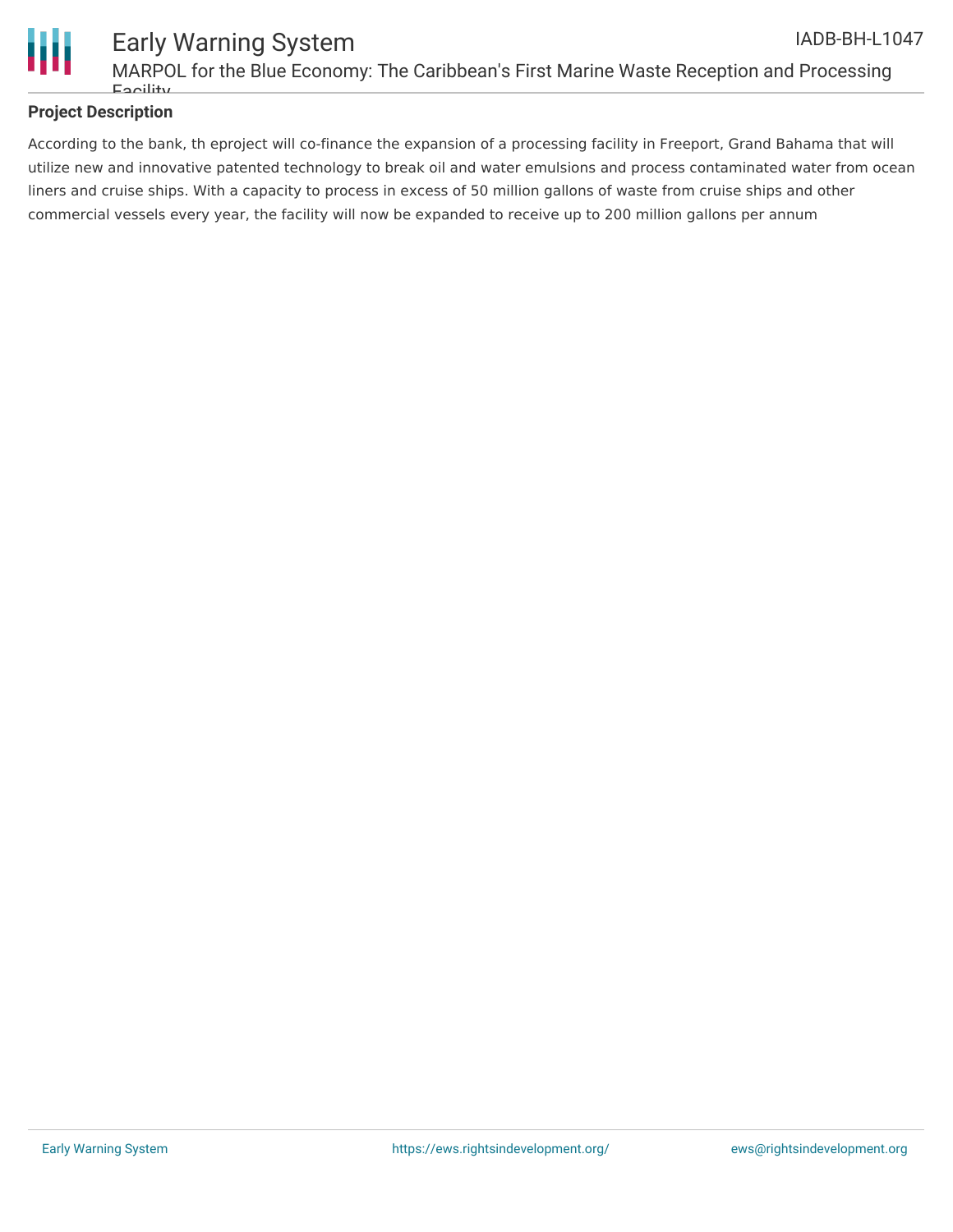

### Early Warning System

### **Investment Description**

• Inter-American Development Bank (IADB)